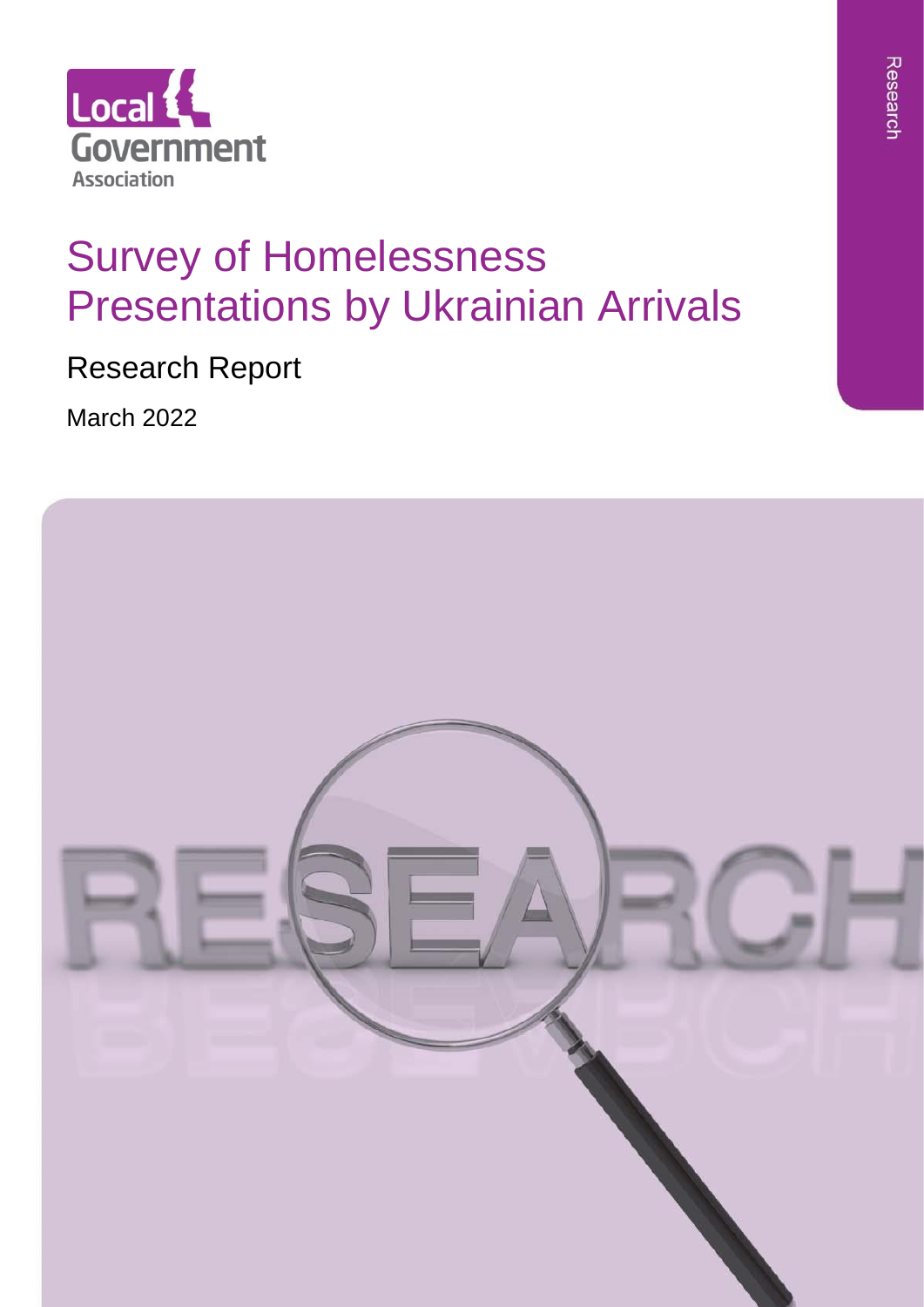To view more research from the Local Government Association Research and Information Team please visit:<https://www.local.gov.uk/our-support/research>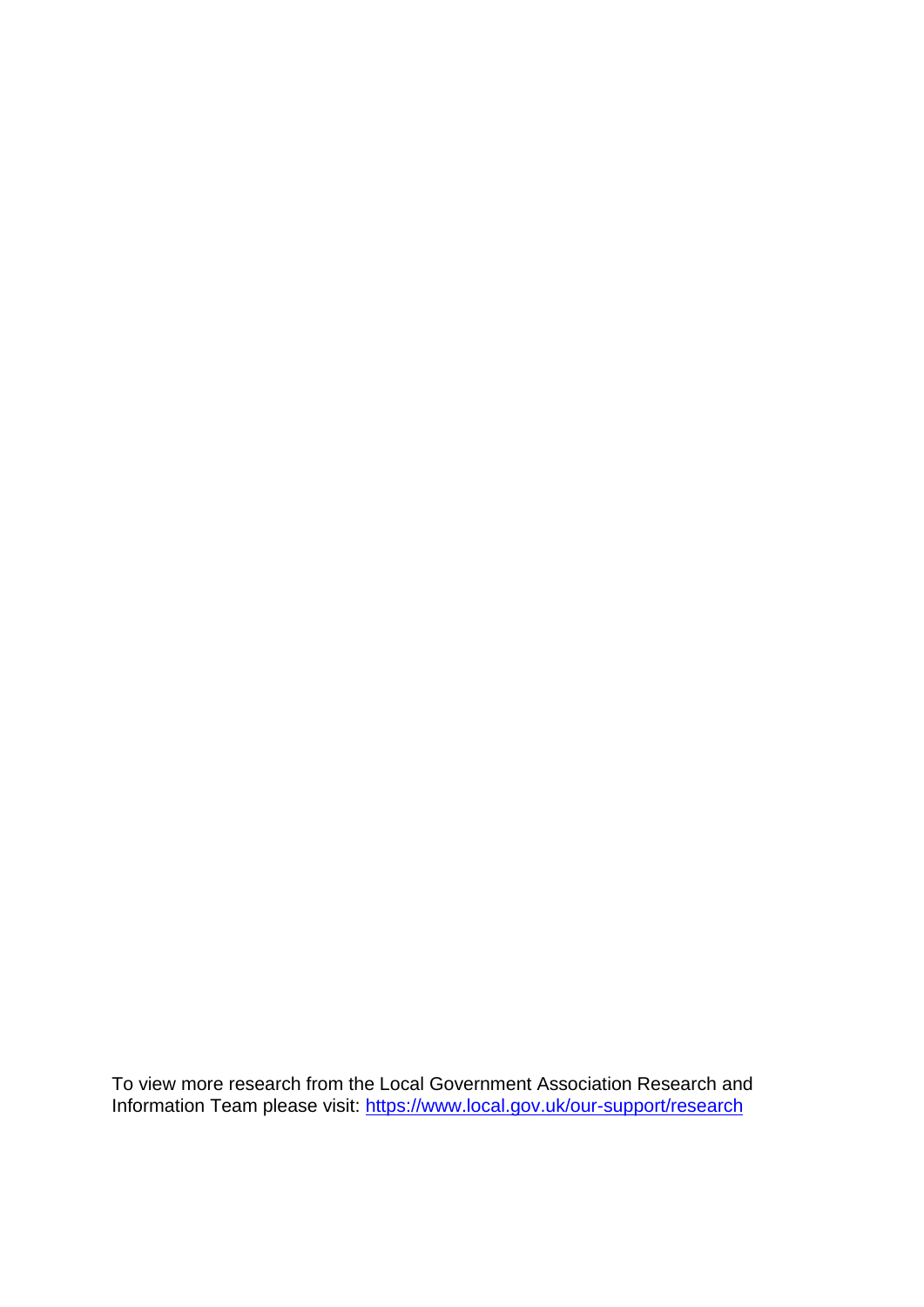# **Contents**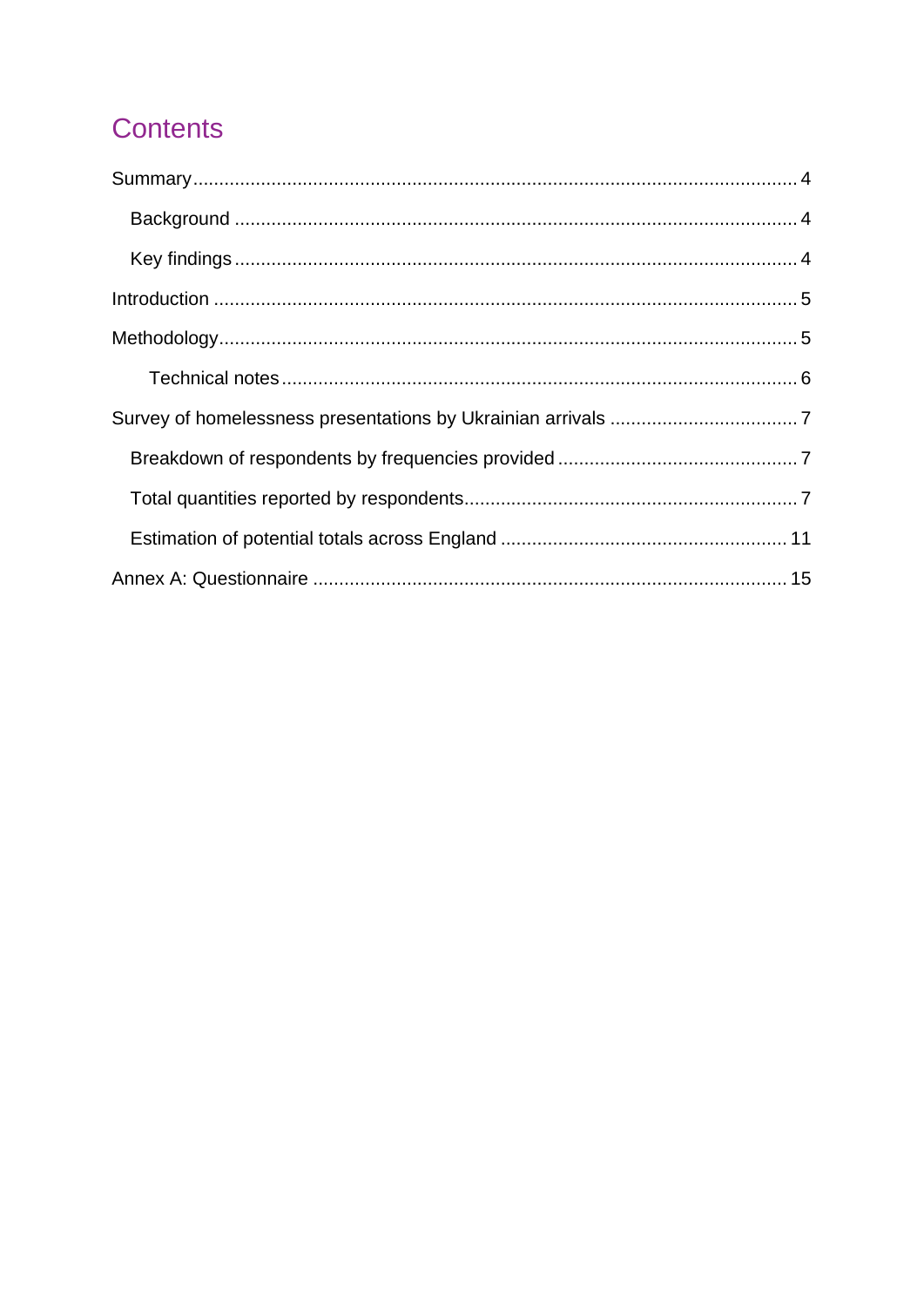# <span id="page-3-0"></span>Summary

### <span id="page-3-1"></span>**Background**

This report presents the findings of a Local Government Association (LGA) survey of councils to obtain a snapshot of the number of new Ukrainian households presenting to homelessness services. Data from this survey has been combined with data from an equivalent survey of London boroughs conducted by London Councils to provide an overall picture of the situation.

On 23 March 2022, the LGA's Research and Information Team sent an online survey to English councils outside of London which provide homelessness services. The survey was in the field for five working days. The London Councils survey was launched on 18 March 2022 and was in the field for six working days. The combined number of councils responding to the surveys was 194 – a response rate of 63 per cent.

### <span id="page-3-2"></span>Key findings

- A large majority (70 per cent) of responding councils reported zero homelessness approaches from households of Ukrainian new arrivals between 24 February and the time of completing the survey. A large majority of totals above zero were figures of less than five.
- The respondents reported a total of 144 homelessness approaches by households of Ukrainian new arrivals since 24 February. This includes 44 approaches from households under the Ukraine Family Scheme (the scheme by which UK households offer accommodation to Ukrainian family members), 36 approaches under the Homes for Ukraine Scheme (the scheme by which sponsors offer homes to Ukrainian households), and 64 approaches where the scheme was not known or reported.
- The total number of homelessness applications taken by respondent councils from these approaches was 78, including 23 under the Ukraine Family Scheme, 21 under the Homes for Ukraine Scheme, and 34 where the scheme was unspecified.
- The total number of Ukrainian new arrival households placed in temporary accommodation by respondent councils was 62, including 16 under the Ukraine Family Scheme, 21 under the Homes for Ukraine Scheme, and 25 where the scheme was unspecified.
- Numbers of approaches, applications and accommodations tended to be concentrated among unitary authorities, district councils and London boroughs, and in the Greater London, East of England and South East regions.
- The figures above apply only to respondent councils, so are likely to underestimate the actual number of presentations nationwide. When respondent data was used to estimate potential levels of presentations among non-responding authorities, an overall estimate was produced of 209 homelessness approaches, 101 homelessness applications and 78 households placed into temporary accommodation.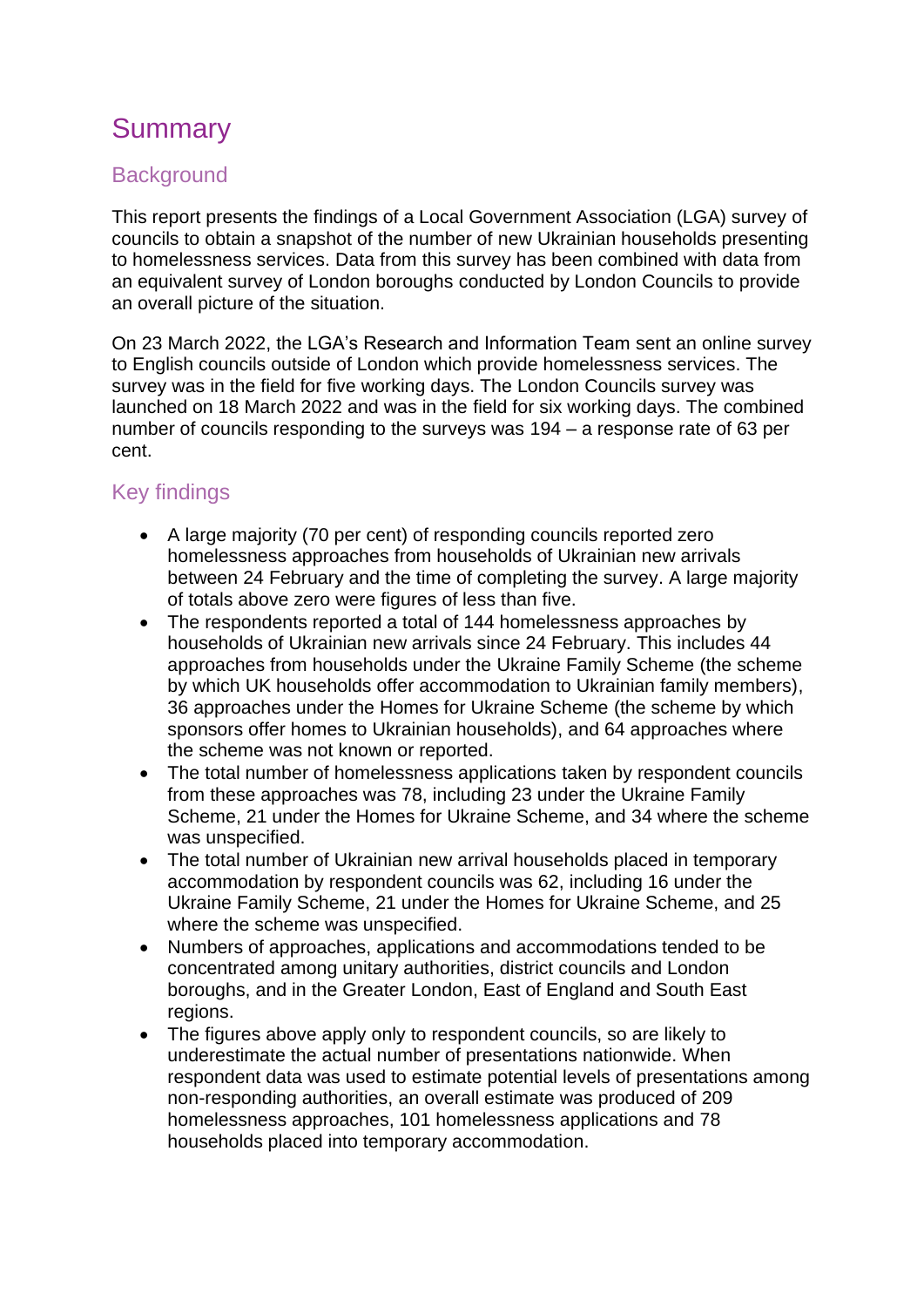### <span id="page-4-0"></span>**Introduction**

To understand the number of presentations to national homelessness services by Ukrainian refugees since the start of the current crisis, the Local Government Association (LGA) conducted a survey of councils to help understand the national scale of the issue. The data from this survey was combined with the data from an equivalent survey of London boroughs conducted by London Councils to provide an overall snapshot of the situation.

### <span id="page-4-1"></span>**Methodology**

On 23 March 2022, the LGA's Research and Information Team sent an online survey to councils in England which provide homelessness services (all types of council except county councils), excluding non-LGA members and councils in London. The survey was in the field for five working days, closing on 29 March 2022. The data from this survey was combined with the London-specific data from London councils (in the field from 18 to 25 March) for a total of 194 council responses – a response rate of 63 per cent.

[Table 1](#page-4-2) and [Table 2](#page-5-1) provide a breakdown of responses by authority type and region. Whilst these results should strictly be taken as a snapshot of the views of this group of respondents, rather than representative of all councils, this level of response means that the results are likely to provide a good indication of the position of the sector more widely.

<span id="page-4-2"></span>

| Table 1: Response rate by type of authority         |                     |                               |                                 |  |  |  |
|-----------------------------------------------------|---------------------|-------------------------------|---------------------------------|--|--|--|
| <b>Type of authority</b>                            | <b>Total number</b> | <b>Number of</b><br>responses | <b>Response</b><br>rate<br>$\%$ |  |  |  |
| Shire district                                      | 180                 | 117                           | 65                              |  |  |  |
| London borough (from the<br>London Councils survey) | 33                  | 29                            | 88                              |  |  |  |
| Metropolitan district                               | 36                  | 16                            | 44                              |  |  |  |
| Unitary authority                                   | 59                  | 32                            | 54                              |  |  |  |
| All applicable councils                             | 308                 | 194                           | 63                              |  |  |  |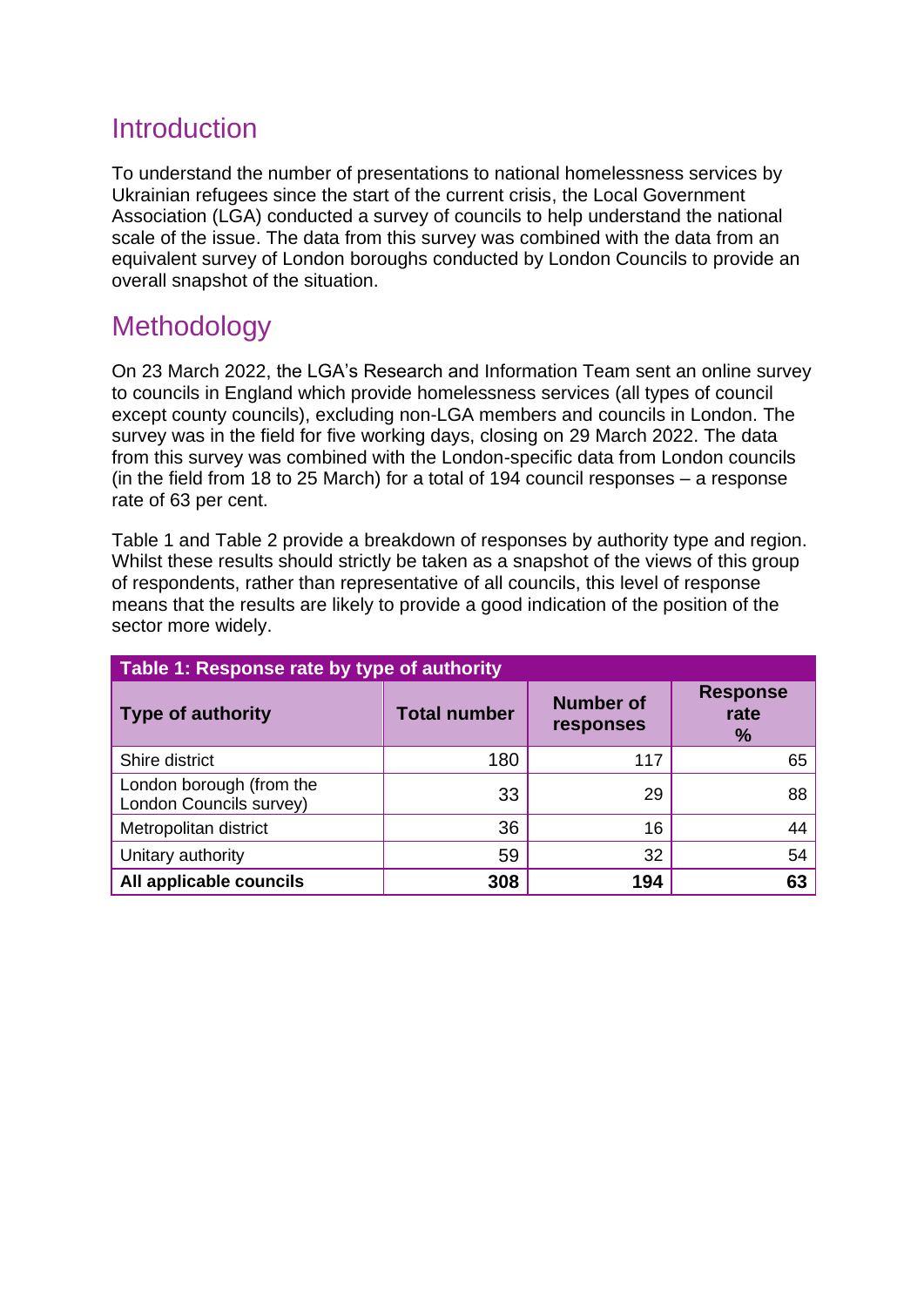<span id="page-5-1"></span>

| Table 2: Response rate by region                    |                                                  |                               |                                 |  |  |
|-----------------------------------------------------|--------------------------------------------------|-------------------------------|---------------------------------|--|--|
| <b>Region</b>                                       | <b>Total number</b><br>of applicable<br>councils | <b>Number of</b><br>responses | <b>Response</b><br>rate<br>$\%$ |  |  |
| East of England                                     | 45                                               | 31                            | 69                              |  |  |
| <b>East Midlands</b>                                | 35                                               | 21                            | 60                              |  |  |
| Greater London (from the London<br>Councils survey) | 33                                               | 29                            | 88                              |  |  |
| <b>North East</b>                                   | 12                                               | 8                             | 67                              |  |  |
| <b>North West</b>                                   | 39                                               | 16                            | 41                              |  |  |
| South East                                          | 63                                               | 41                            | 65                              |  |  |
| South West                                          | 30                                               | 15                            | 50                              |  |  |
| <b>West Midlands</b>                                | 30                                               | 22                            | 73                              |  |  |
| <b>Yorkshire and Humber</b>                         | 21                                               | 11                            | 52                              |  |  |

#### <span id="page-5-0"></span>**Technical notes**

- Where tables and figures report the base, the description refers to the group of people who were asked the question. The number provided refers to the number of respondents who answered each question. Please note that bases vary throughout the survey.
- Throughout the report percentages in figures and tables may add to more than 100 per cent due to rounding.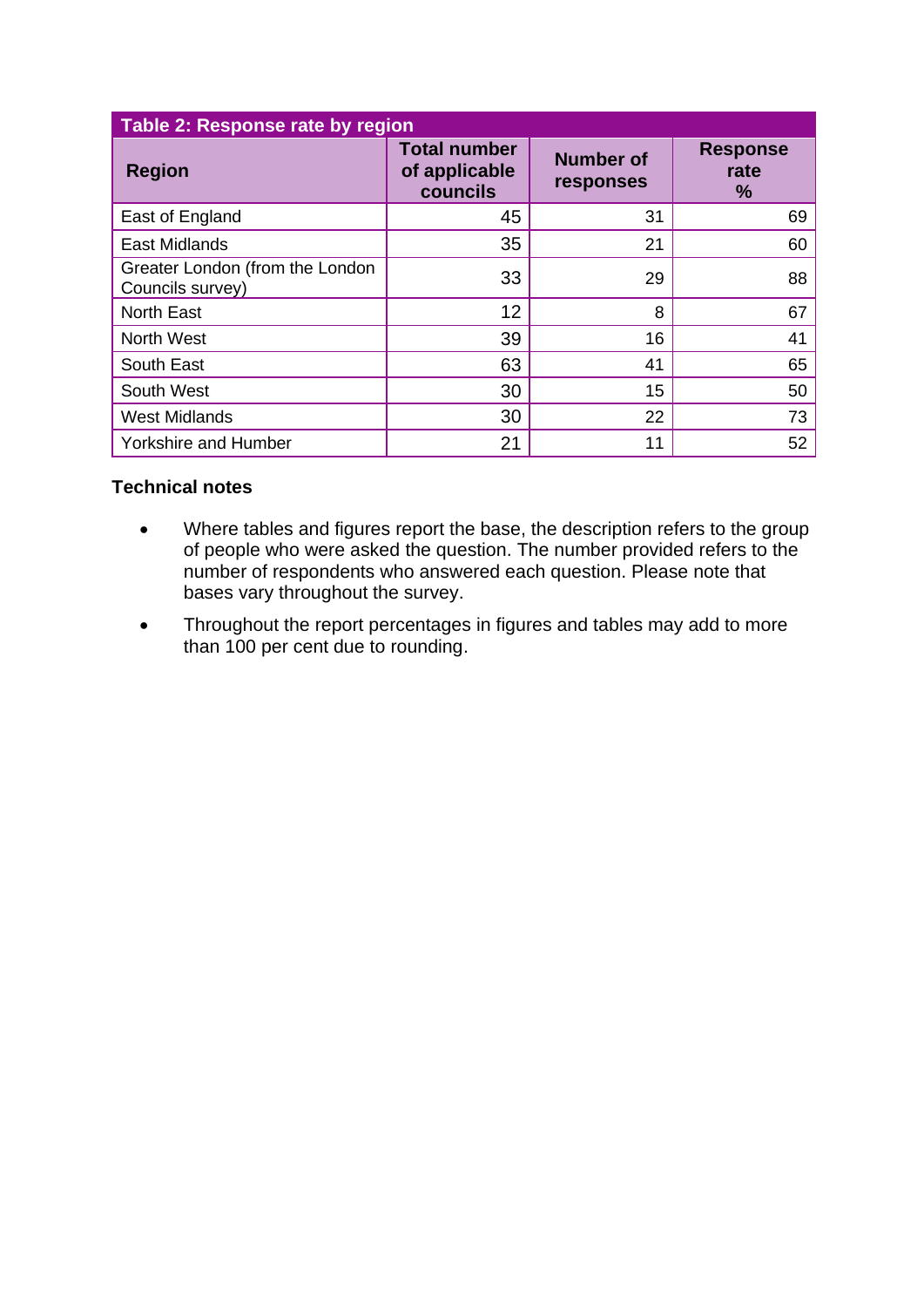## <span id="page-6-0"></span>Survey of homelessness presentations by Ukrainian arrivals

This section contains analysis of the full results from the survey.

Councils were asked, if possible, to provide the following quantities:

- Homelessness approaches from new Ukrainian arrivals this is the total number of approaches to the local authority by affected Ukrainian arrival households since 24 February.
- Homelessness applications taken from new Ukrainian arrivals this is the number of homelessness applications the local authority has taken from those approaches.
- Households accommodated in relation to new Ukrainian arrivals this is the number of affected Ukrainian arrival households the local authority has placed into temporary accommodation.

For each quantity, councils were asked to provide the figures broken down by scheme. The breakdown options were the Ukraine Family Scheme, the Homes for Ukraine Scheme, and 'Other or scheme not known'. It should be noted that the London Councils survey did not ask for a breakdown by scheme, so, for the purpose of the analysis in this report, all cases provided by London councils have been classified as 'Other or scheme not known'.

#### <span id="page-6-1"></span>Breakdown of respondents by frequencies provided

Of the 194 respondents, 137 (70 per cent) provided a total of zero homelessness approaches from new Ukrainian arrivals, whilst 57 (29 per cent) provided a total of one or more. For homelessness applications, 157 (80 per cent) provided a total of zero and 37 (19 per cent) provided a total of one or more. For households placed in temporary accommodation, 167 (86 per cent) provided a total of zero and 27 (14 per cent) provided a total of one or more.

Responses of one or more tended to be heavily concentrated at the lower numbers, with 26 (45 per cent of respondents reporting a total of one or more) reporting a total of one homelessness approach, 22 (59 per cent) reporting a total of one homelessness application, and 14 (52 per cent) reporting a total of one household placed into temporary accommodation.

#### <span id="page-6-2"></span>Total quantities reported by respondents

Tables 3, 4 and 5 show the total figures provided by the respondents for homelessness approaches, homelessness applications and households accommodated respectively. It should be noted that these figures relate only to the 63 per cent of councils which responded to the surveys, thus these totals are likely to underestimate the totals across England as a whole. An attempt to estimate overall England figures is provided in the following section.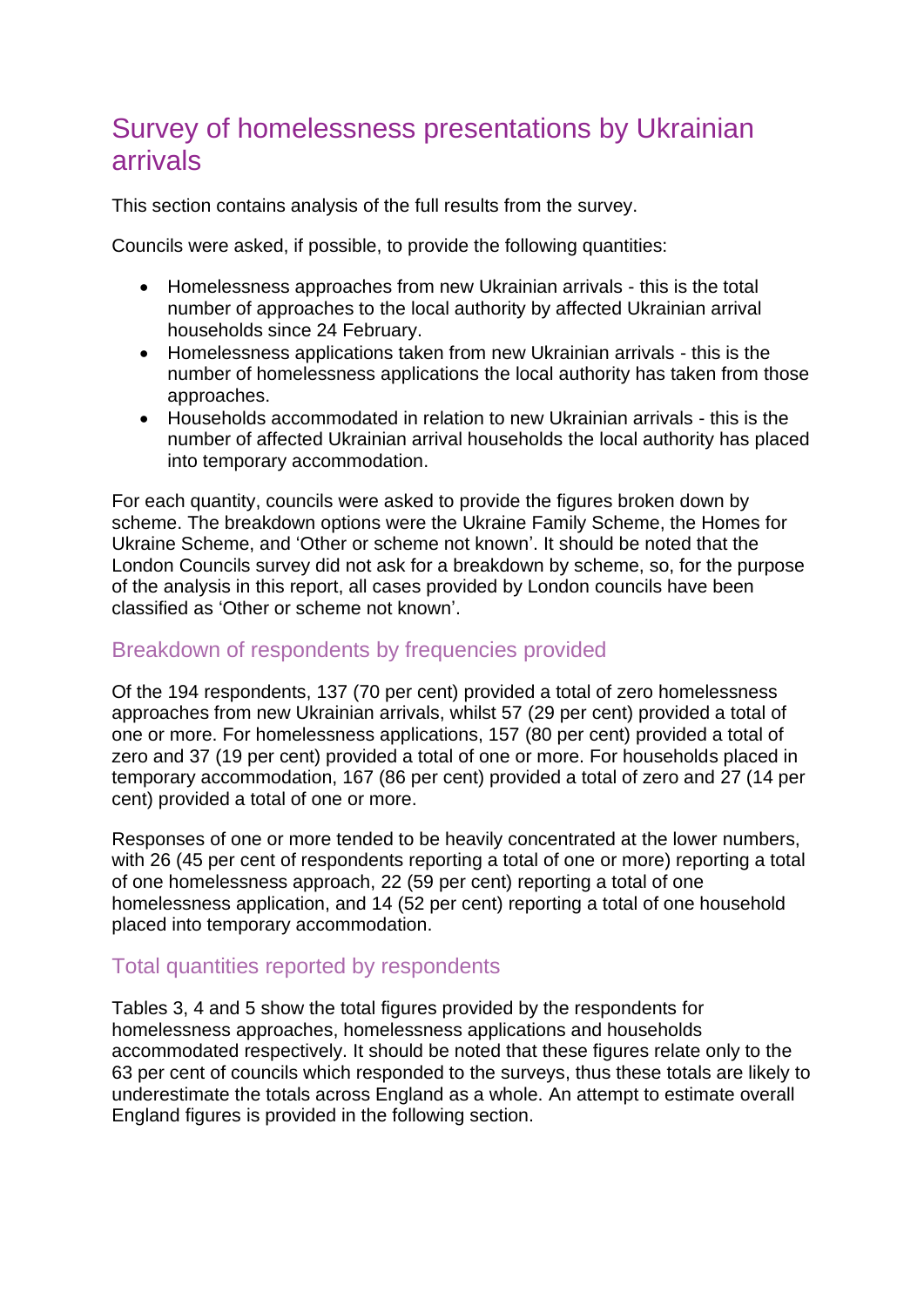Table 3 shows that the respondents reported a total of 144 homelessness approaches from new Ukrainian arrival households between 24 February and the time of completing the survey. Of these, 44 approaches (31 per cent) were classified under the Ukraine Family Scheme, 36 approaches (25 per cent) were classified under the Homes for Ukraine Scheme, and 64 approaches (44 per cent) were provided as 'Other or scheme not known'. Approaches were most prevalent among districts, London boroughs and unitary councils, and in the East of England, Greater London and South East regions.

| Table 3: Respondent totals for homelessness approaches from new |  |
|-----------------------------------------------------------------|--|
| Ukrainian arrivals since 24 February.                           |  |

|                                                               | <b>Approaches</b><br>(Total) | <b>Approaches</b><br>(Ukraine<br><b>Family</b><br>Scheme) | <b>Approaches</b><br>(Homes for<br><b>Ukraine</b><br>Scheme) | <b>Approaches</b><br>(Other or<br>scheme not<br>known) |
|---------------------------------------------------------------|------------------------------|-----------------------------------------------------------|--------------------------------------------------------------|--------------------------------------------------------|
| Overall                                                       | 144                          | 44                                                        | 36                                                           | 64                                                     |
|                                                               |                              |                                                           |                                                              |                                                        |
| <b>District</b>                                               | 40                           | 21                                                        | 1                                                            | 18                                                     |
| London borough (from<br>the London Councils<br>survey)        | 33                           | $\overline{0}$                                            | $\overline{0}$                                               | 33                                                     |
| Metropolitan district                                         | 12                           | 9                                                         | $\overline{0}$                                               | 3                                                      |
| Unitary authority                                             | 59                           | 14                                                        | 35                                                           | 10                                                     |
|                                                               |                              |                                                           |                                                              |                                                        |
| East of England                                               | 43                           | 8                                                         | 21                                                           | 14                                                     |
| <b>East Midlands</b>                                          | 6                            | 6                                                         | $\overline{0}$                                               | $\overline{0}$                                         |
| <b>Greater London (from</b><br>the London Councils<br>survey) | 33                           | $\overline{0}$                                            | $\overline{0}$                                               | 33                                                     |
| <b>North East</b>                                             | 4                            | $\overline{2}$                                            | $\overline{0}$                                               | $\overline{2}$                                         |
| North West                                                    | 14                           | $\overline{0}$                                            | 14                                                           | 0                                                      |
| South East                                                    | 24                           | 16                                                        | $\overline{0}$                                               | 8                                                      |
| South West                                                    | 6                            | $\overline{2}$                                            | $\overline{0}$                                               | $\overline{4}$                                         |
| <b>West Midlands</b>                                          | 11                           | 7                                                         | 1                                                            | 3                                                      |
| <b>Yorkshire and Humber</b>                                   | 3                            | 3                                                         | $\mathbf 0$                                                  | $\overline{0}$                                         |

Table 4 shows that the total homelessness applications from new Ukrainian arrival households was 78, consisting of 23 (29 per cent) under the Ukraine Family Scheme, 21 (27 per cent) under the Homes for Ukraine Scheme, and 34 (44 per cent) under 'Other or scheme not known.' Districts reported relatively few applications compared to their high number of approaches, with unitary authorities and London boroughs reporting the greatest volumes. As with homelessness approaches, the regions with the greatest number of homelessness applications were the East of England, Greater London and the South East.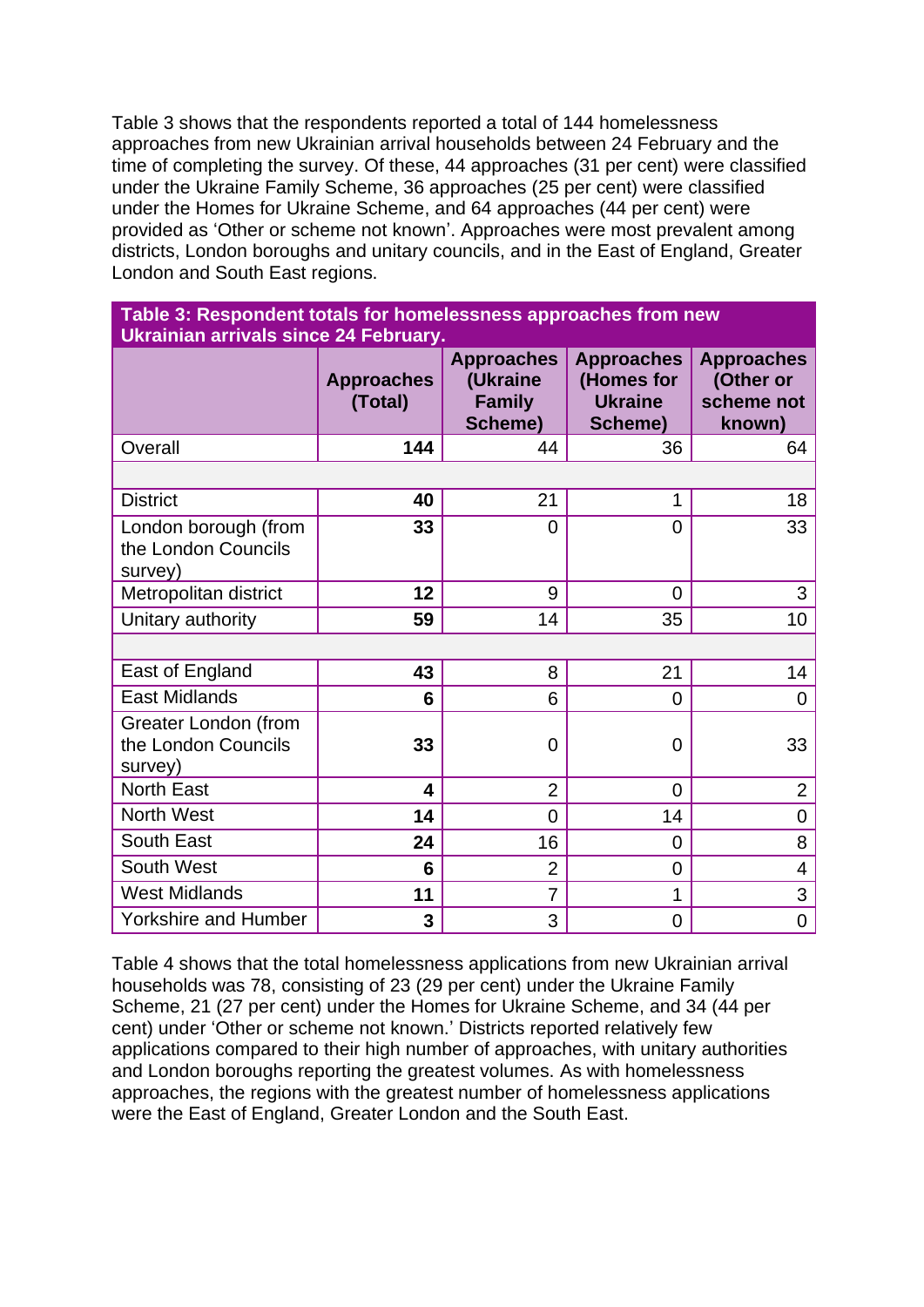**Table 4: Respondent totals for homelessness applications taken from new Ukrainian arrivals.**

|                                                               | <b>Applications</b><br>(Total) | <b>Applications</b><br>(Ukraine<br><b>Family</b><br>Scheme) | <b>Applications</b><br>(Homes for<br><b>Ukraine</b><br>Scheme) | <b>Applications</b><br>(Other or<br>scheme not<br>known) |
|---------------------------------------------------------------|--------------------------------|-------------------------------------------------------------|----------------------------------------------------------------|----------------------------------------------------------|
| Overall                                                       | 78                             | 23                                                          | 21                                                             | 34                                                       |
|                                                               |                                |                                                             |                                                                |                                                          |
| <b>District</b>                                               | 18                             | 12                                                          | 0                                                              | 6                                                        |
| London borough<br>(from the London<br>Councils survey)        | 23                             | $\overline{0}$                                              | 0                                                              | 23                                                       |
| Metropolitan district                                         | 6                              | 6                                                           | 0                                                              | $\overline{0}$                                           |
| Unitary authority                                             | 31                             | 5                                                           | 21                                                             | 5                                                        |
|                                                               |                                |                                                             |                                                                |                                                          |
| East of England                                               | 32                             | $\overline{4}$                                              | 21                                                             | 7                                                        |
| <b>East Midlands</b>                                          | $\overline{2}$                 | $\overline{2}$                                              | 0                                                              | $\overline{0}$                                           |
| <b>Greater London</b><br>(from the London<br>Councils survey) | 23                             | 0                                                           | 0                                                              | 23                                                       |
| North East                                                    | $\overline{2}$                 | $\overline{2}$                                              | 0                                                              | $\overline{0}$                                           |
| North West                                                    | $\bf{0}$                       | $\overline{0}$                                              | 0                                                              | 0                                                        |
| South East                                                    | 14                             | 11                                                          | 0                                                              | 3                                                        |
| South West                                                    | 0                              | $\overline{0}$                                              | 0                                                              | 0                                                        |
| <b>West Midlands</b>                                          | 4                              | 3                                                           | 0                                                              | 1                                                        |
| Yorkshire and<br>Humber                                       | 1                              | 1                                                           | 0                                                              | 0                                                        |

Table 5 shows that respondents reported having placed a total of 62 households in temporary accommodation at the time of completing the survey. This consisted of 16 households under the Ukraine Family Scheme, 21 households under the Homes for Ukraine Scheme, and 25 households reported as 'Other or scheme not known'. Households placed in temporary accommodation tended to be concentrated in unitary authorities, London boroughs, and in the East of England and Greater London regions.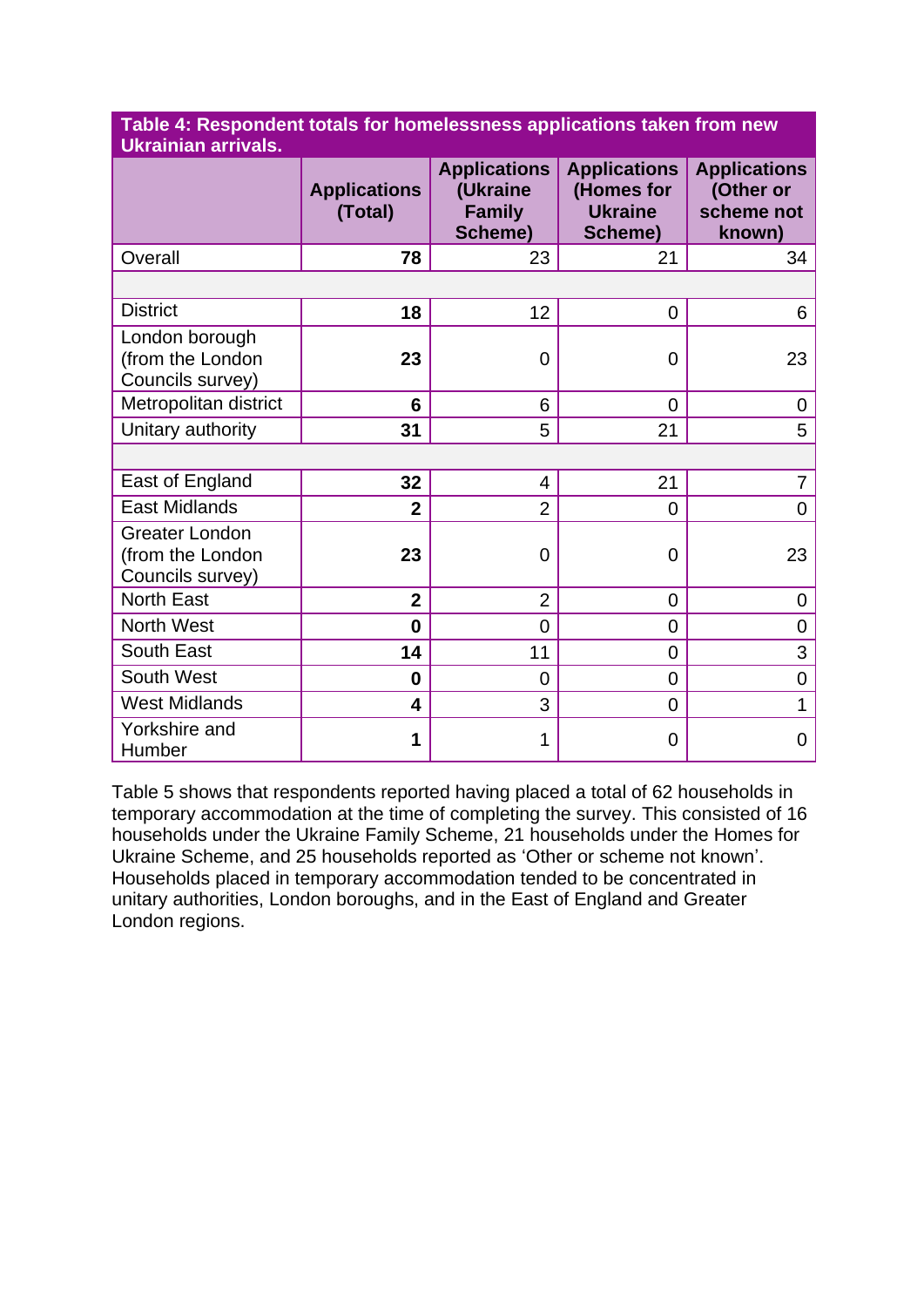| Table 5: Respondent totals for households placed into temporary |
|-----------------------------------------------------------------|
| accommodation.                                                  |

|                                                               | Accommo-<br>dations<br>(Total) | Accommo-<br>dations<br>(Ukraine<br><b>Family</b><br><b>Scheme)</b> | Accommo-<br>dations<br>(Homes for<br><b>Ukraine</b><br>Scheme) | Accommo-<br>dations<br>(Other or<br>scheme not<br>known) |
|---------------------------------------------------------------|--------------------------------|--------------------------------------------------------------------|----------------------------------------------------------------|----------------------------------------------------------|
| Overall                                                       | 62                             | 16                                                                 | 21                                                             | 25                                                       |
|                                                               |                                |                                                                    |                                                                |                                                          |
| <b>District</b>                                               | 11                             | 9                                                                  | $\overline{0}$                                                 | $\overline{2}$                                           |
| London borough<br>(from the London<br>Councils survey)        | 18                             | $\overline{0}$                                                     | $\Omega$                                                       | 18                                                       |
| Metropolitan district                                         | 5                              | 4                                                                  | $\overline{0}$                                                 | 1                                                        |
| Unitary authority                                             | 28                             | 3                                                                  | 21                                                             | $\overline{4}$                                           |
|                                                               |                                |                                                                    |                                                                |                                                          |
| East of England                                               | 28                             | 3                                                                  | 21                                                             | 4                                                        |
| <b>East Midlands</b>                                          | 1                              | 1                                                                  | 0                                                              | $\overline{0}$                                           |
| <b>Greater London</b><br>(from the London<br>Councils survey) | 18                             | $\overline{0}$                                                     | $\overline{0}$                                                 | 18                                                       |
| <b>North East</b>                                             | $\bf{0}$                       | $\overline{0}$                                                     | $\overline{0}$                                                 | 0                                                        |
| North West                                                    | 0                              | 0                                                                  | $\overline{0}$                                                 | 0                                                        |
| South East                                                    | 9                              | 8                                                                  | $\overline{0}$                                                 | 1                                                        |
| South West                                                    | $\bf{0}$                       | $\overline{0}$                                                     | $\overline{0}$                                                 | 0                                                        |
| <b>West Midlands</b>                                          | 5                              | 3                                                                  | $\overline{0}$                                                 | $\overline{2}$                                           |
| Yorkshire and<br>Humber                                       | 1                              | 1                                                                  | $\overline{0}$                                                 | $\overline{0}$                                           |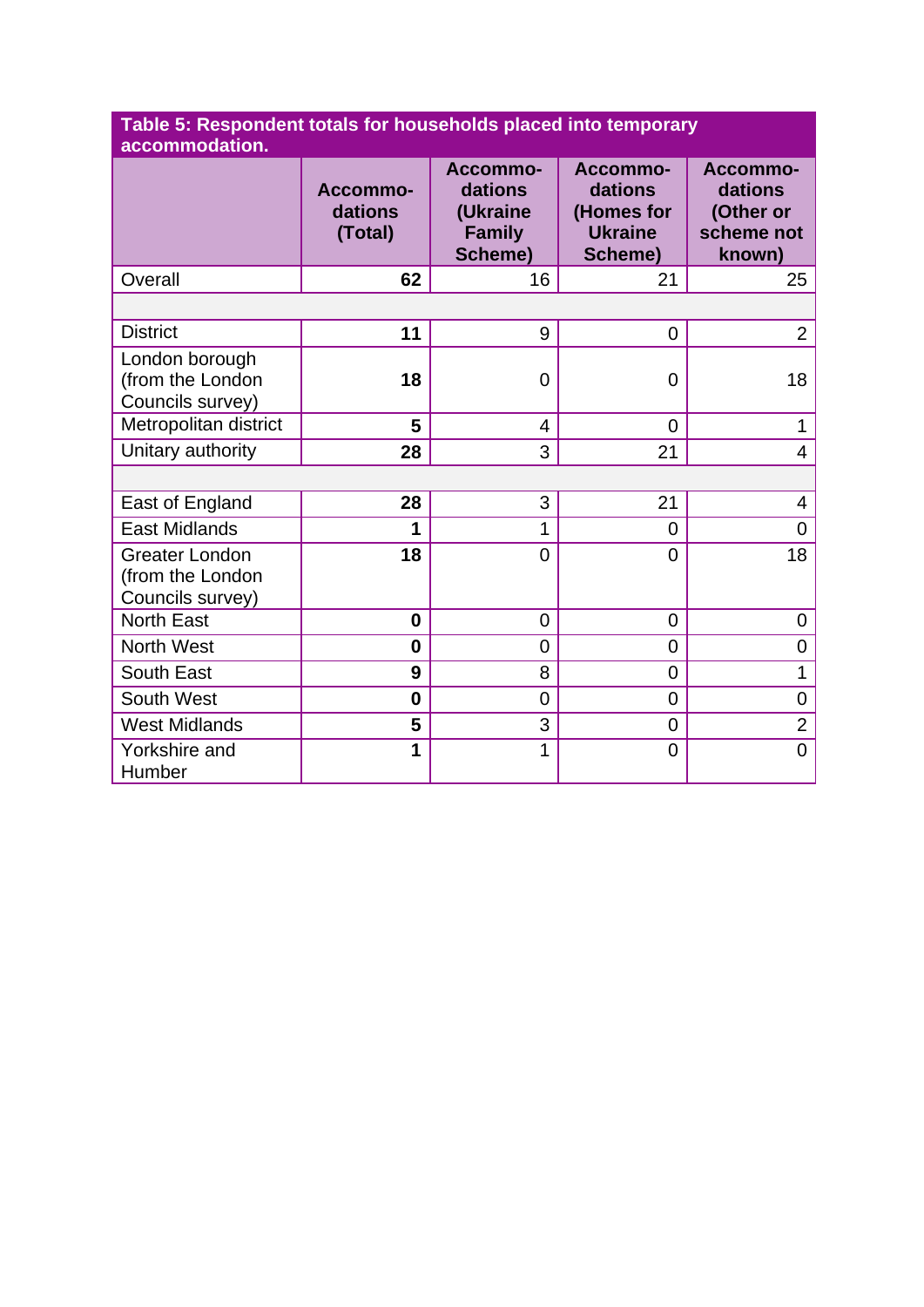### <span id="page-10-0"></span>Estimation of potential totals across England

As noted above, the figures provided in Tables 3, 4 and 5 are the totals from respondent councils, not necessarily the actual totals across England. Around 38 per cent of councils did not respond to the survey, meaning that the totals above are likely to significantly underestimate the true figures.

This section summarises estimated totals across England, using average values for respondent councils to estimate potential values for non-respondent councils. It should be noted that the figures in this section refer not to confirmed and definite cases but to estimates of the likely overall prevalence of cases across the country.

The methodology used for this process of estimation was as follows:

- Councils were broken down into sub-categories based on their authority type and region – for example, district councils in the East Midlands;
- Non-respondent councils were assigned the average value for their subcategory;
- For two sub-categories, the overall average for England was used instead of the sub-category average. One had a response rate of below 20 per cent within the sub-category, and the other contained an outlier council with very high reported figures. In both cases the England average was used instead because the sub-category averages were not sufficiently reliable;
- These estimated figures were added to the reported figures provided by respondent councils to result in estimated overall totals for this time period.

It should be borne in mind that this estimation process assumes that responding councils are broadly representative of non-responding councils in terms of volumes of homelessness presentations and their distribution by region and authority type.

Table 6 shows the estimated totals for homelessness approaches from new Ukrainian arrival households since 24 February. This shows that the estimation process described above results in an estimated total of 209 homelessness approaches for local authorities across England. This constitutes estimated totals of 71 approaches (34 per cent) under the Ukraine Family Scheme, 53 (25 per cent) under the Homes for Ukraine Scheme, and 85 (41 per cent) classified as 'Other or scheme not known'. The same regions and authority types as in the respondent totals tended to predominate, with the notable addition of the North West.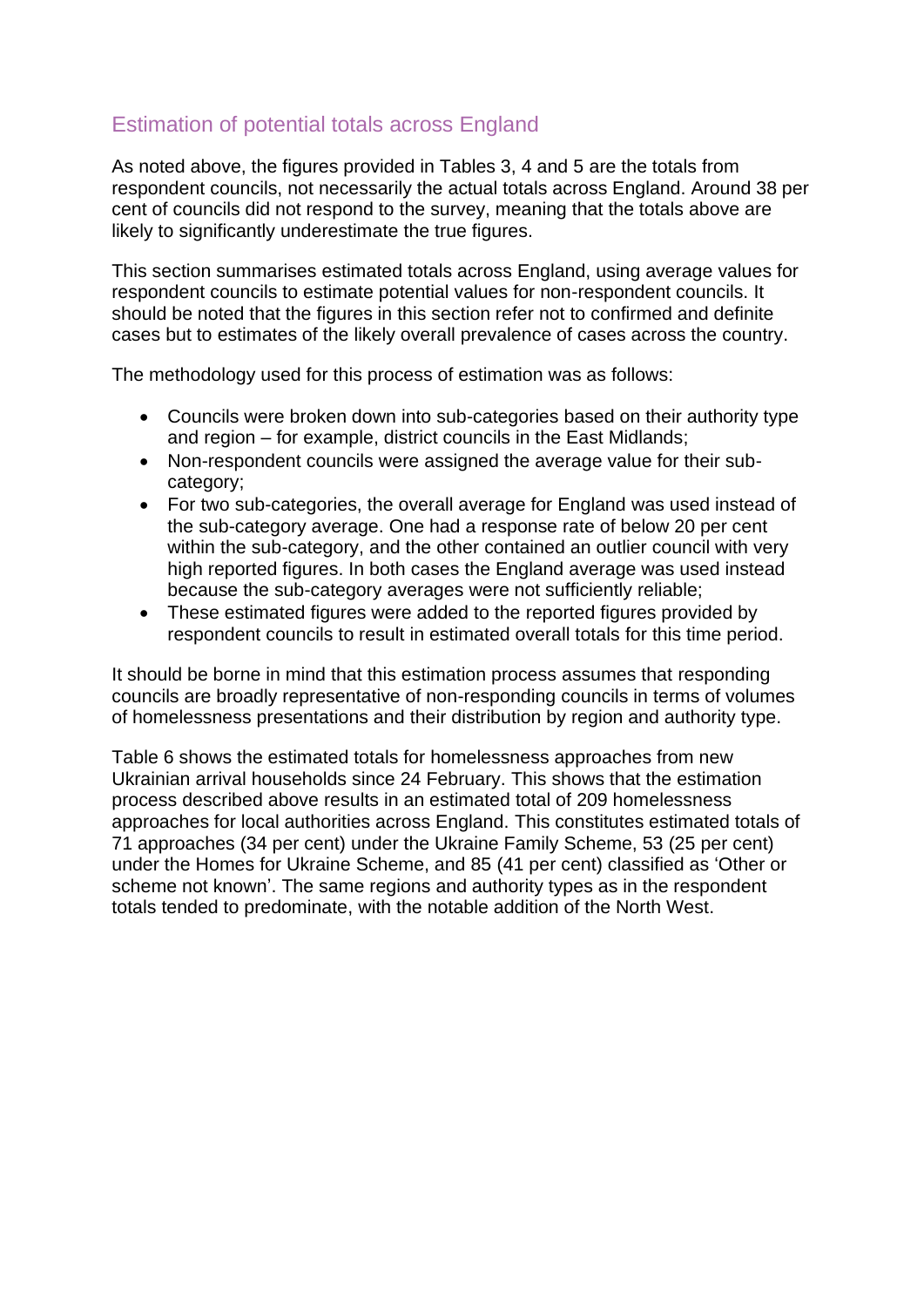| UKrainian arrivais since 24 February.                         |                              |                                                           |                                                              |                                                        |  |
|---------------------------------------------------------------|------------------------------|-----------------------------------------------------------|--------------------------------------------------------------|--------------------------------------------------------|--|
|                                                               | <b>Approaches</b><br>(Total) | <b>Approaches</b><br>(Ukraine<br><b>Family</b><br>Scheme) | <b>Approaches</b><br>(Homes for<br><b>Ukraine</b><br>Scheme) | <b>Approaches</b><br>(Other or<br>scheme not<br>known) |  |
| Overall                                                       | 209                          | 71                                                        | 53                                                           | 85                                                     |  |
|                                                               |                              |                                                           |                                                              |                                                        |  |
| <b>District</b>                                               | 58                           | 30                                                        | 1                                                            | 26                                                     |  |
| London borough (from<br>the London Councils<br>survey)        | 38                           | $\overline{0}$                                            | $\overline{0}$                                               | 38                                                     |  |
| Metropolitan district                                         | 24                           | 15                                                        | $\overline{2}$                                               | 7                                                      |  |
| Unitary authority                                             | 89                           | 26                                                        | 50                                                           | 14                                                     |  |
|                                                               |                              |                                                           |                                                              |                                                        |  |
| East of England                                               | 51                           | 12                                                        | 22                                                           | 18                                                     |  |
| <b>East Midlands</b>                                          | 9                            | 9                                                         | $\overline{0}$                                               | $\overline{0}$                                         |  |
| <b>Greater London (from</b><br>the London Councils<br>survey) | 38                           | $\overline{0}$                                            | $\overline{0}$                                               | 38                                                     |  |
| <b>North East</b>                                             | 6                            | 3                                                         | $\Omega$                                                     | 3                                                      |  |
| North West                                                    | 35                           | $\overline{2}$                                            | 30                                                           | 3                                                      |  |
| South East                                                    | 38                           | 25                                                        | $\overline{0}$                                               | 13                                                     |  |
| South West                                                    | 13                           | 6                                                         | $\mathbf 0$                                                  | $\overline{7}$                                         |  |
| <b>West Midlands</b>                                          | 15                           | 10                                                        | 1                                                            | $\overline{4}$                                         |  |
| <b>Yorkshire and Humber</b>                                   | 5                            | 5                                                         | 0                                                            | 0                                                      |  |

**Table 6: Estimated nationwide totals for homelessness approaches from new Ukrainian arrivals since 24 February.**

Note: where the scheme breakdown does not add up precisely to the total, this is a result of rounding as the process of estimation uses average figures which are not necessarily whole numbers.

Table 7 shows the estimated totals for homelessness applications taken from new Ukrainian arrival households. This shows that if responding councils were representative of non-responding councils, an estimated 101 homelessness applications had been taken across the country at the time the survey was completed. This includes an estimated 36 applications (36 per cent) under the Ukraine Family Scheme, 22 (22 per cent) under the Homes for Ukraine Scheme, and 43 (43 per cent) classified as 'Other or scheme not known'.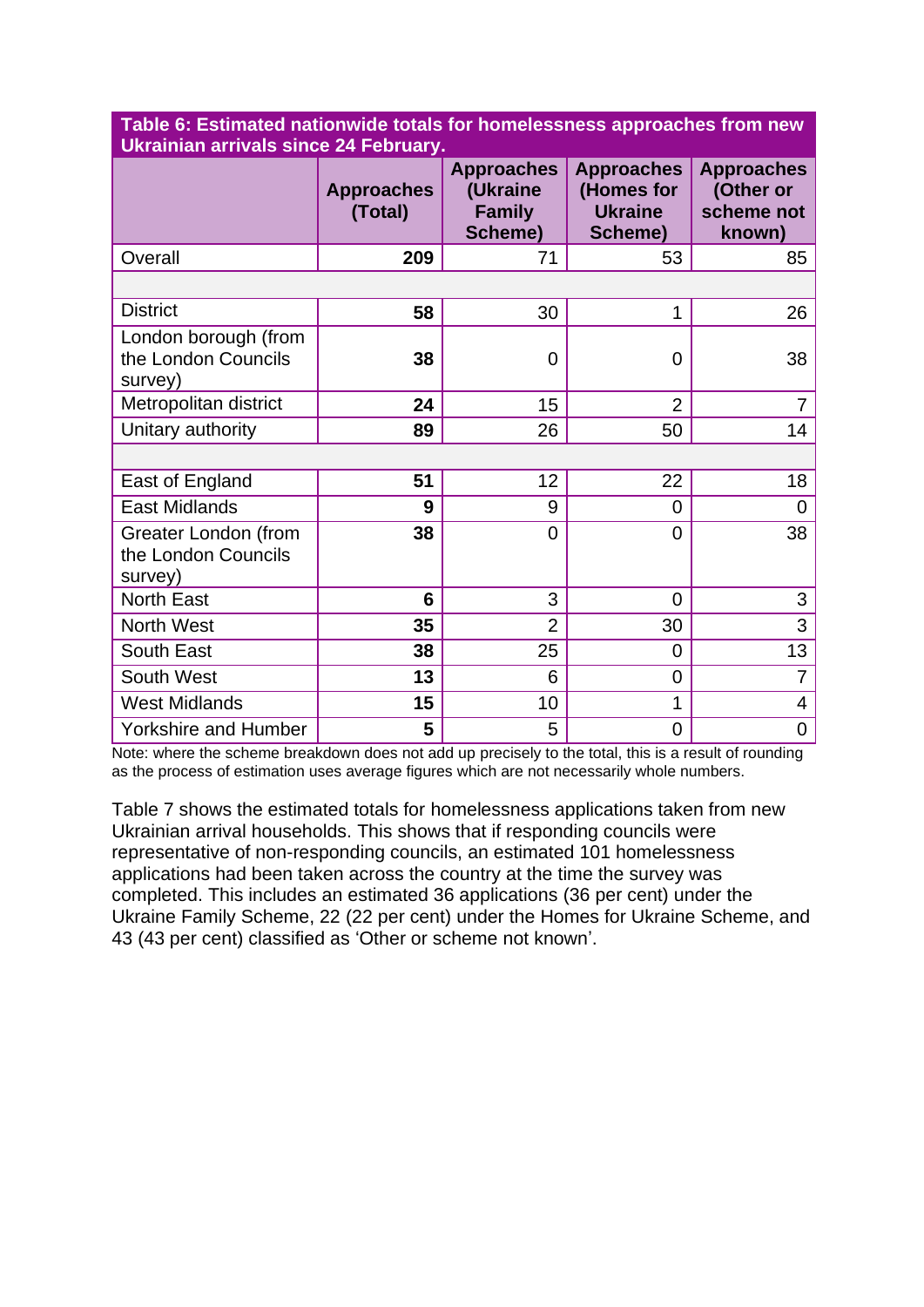| from new Ukrainian arrivals.                                  |                                |                                                             |                                                                |                                                          |  |
|---------------------------------------------------------------|--------------------------------|-------------------------------------------------------------|----------------------------------------------------------------|----------------------------------------------------------|--|
|                                                               | <b>Applications</b><br>(Total) | <b>Applications</b><br>(Ukraine<br><b>Family</b><br>Scheme) | <b>Applications</b><br>(Homes for<br><b>Ukraine</b><br>Scheme) | <b>Applications</b><br>(Other or<br>scheme not<br>known) |  |
| Overall                                                       | 101                            | 36                                                          | 22                                                             | 43                                                       |  |
|                                                               |                                |                                                             |                                                                |                                                          |  |
| <b>District</b>                                               | 26                             | 17                                                          | 0                                                              | 8                                                        |  |
| London borough<br>(from the London<br>Councils survey)        | 26                             | 0                                                           | 0                                                              | 26                                                       |  |
| Metropolitan district                                         | 12                             | 10                                                          | 1                                                              | $\overline{2}$                                           |  |
| Unitary authority                                             | 37                             | 9                                                           | 21                                                             | 6                                                        |  |
|                                                               |                                |                                                             |                                                                |                                                          |  |
| East of England                                               | 36                             | 6                                                           | 21                                                             | 9                                                        |  |
| <b>East Midlands</b>                                          | 3                              | 3                                                           | 0                                                              | 0                                                        |  |
| <b>Greater London</b><br>(from the London<br>Councils survey) | 26                             | 0                                                           | 0                                                              | 26                                                       |  |
| <b>North East</b>                                             | 3                              | 3                                                           | 0                                                              | 0                                                        |  |
| North West                                                    | 4                              | 1                                                           | 1                                                              | $\overline{2}$                                           |  |
| South East                                                    | 22                             | 17                                                          | 0                                                              | 5                                                        |  |
| South West                                                    | 0                              | $\overline{0}$                                              | 0                                                              | 0                                                        |  |
| <b>West Midlands</b>                                          | 6                              | 4                                                           | 0                                                              | 1                                                        |  |
| Yorkshire and<br>Humber                                       | $\overline{2}$                 | $\overline{2}$                                              | 0                                                              | 0                                                        |  |

**Table 7: Estimated nationwide totals for homelessness applications taken** 

Note: where the scheme breakdown does not add up precisely to the total, this is a result of rounding as the process of estimation uses average figures which are not necessarily whole numbers.

Table 8 shows the estimated totals for households placed into temporary accommodation. This estimates a total of 78 households of Ukrainian new arrivals placed into temporary accommodation, including 25 accommodations (32 per cent) under the Ukraine Family Scheme, 22 (28 per cent) under the Homes for Ukraine Scheme, and 30 (38 per cent) classified as 'Other or scheme not known'. Please note that the slight discrepancies between these figures and the total are the result of rounding. Households accommodated tended to be concentrated among unitary authorities, London and the East of England.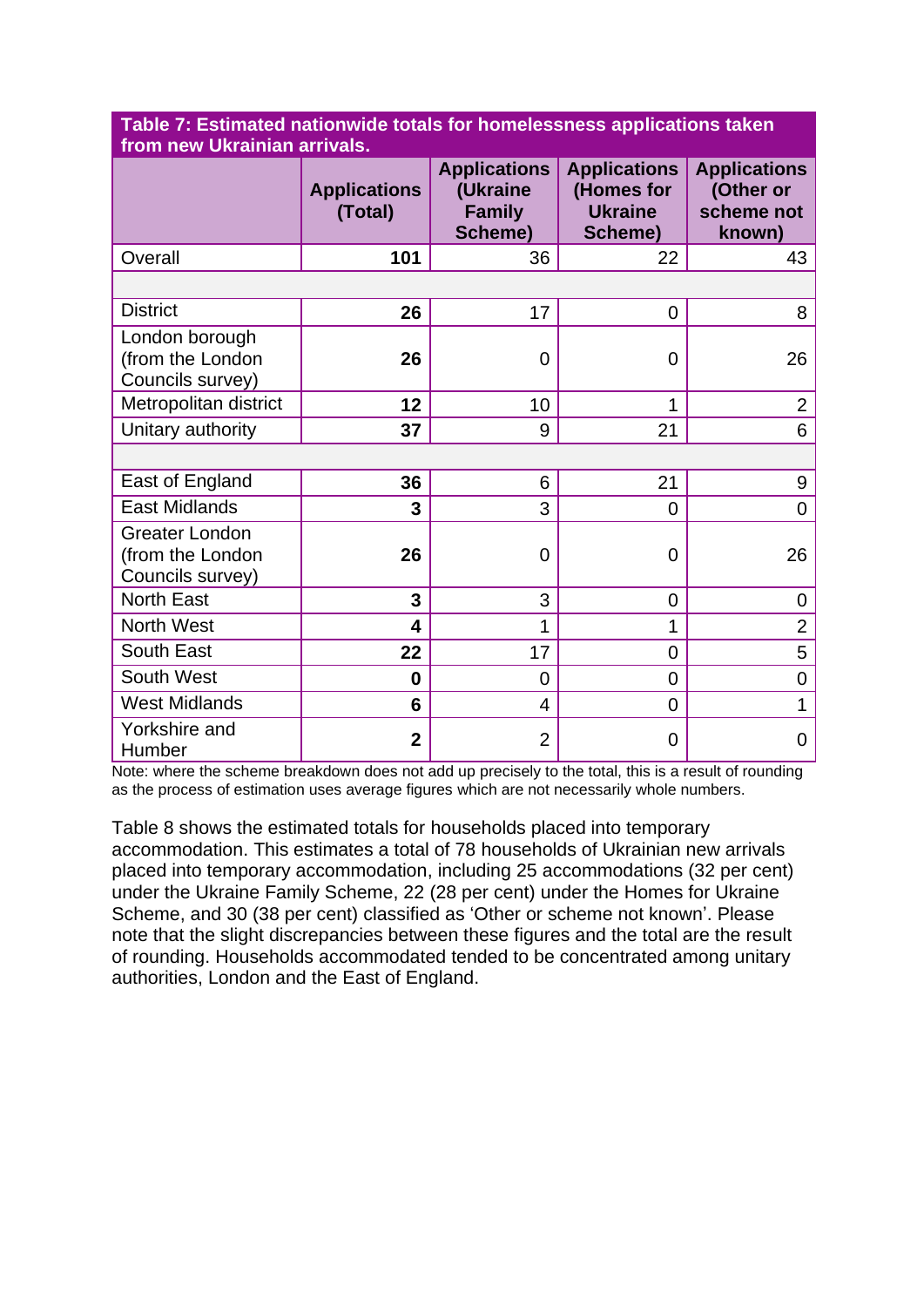| Table 8: Estimated nationwide totals for households placed into temporary |
|---------------------------------------------------------------------------|
| accommodation.                                                            |

|                                                        | Accommo-<br>dations<br>(Total) | Accommo-<br>dations<br>(Ukraine<br><b>Family</b><br>Scheme) | Accommo-<br>dations<br>(Homes for<br><b>Ukraine</b><br>Scheme) | Accommo-<br>dations<br>(Other or<br>scheme not<br>known) |
|--------------------------------------------------------|--------------------------------|-------------------------------------------------------------|----------------------------------------------------------------|----------------------------------------------------------|
| Overall                                                | 78                             | 25                                                          | 22                                                             | 30                                                       |
|                                                        |                                |                                                             |                                                                |                                                          |
| <b>District</b>                                        | 16                             | 13                                                          | 0                                                              | 3                                                        |
| London borough (from<br>the London Councils<br>survey) | 20                             | $\overline{0}$                                              | 0                                                              | 20                                                       |
| Metropolitan district                                  | 10                             | $\overline{7}$                                              | 1                                                              | 3                                                        |
| Unitary authority                                      | 31                             | 5                                                           | 21                                                             | $\overline{4}$                                           |
|                                                        |                                |                                                             |                                                                |                                                          |
| East of England                                        | 30                             | $\overline{4}$                                              | 21                                                             | $\overline{4}$                                           |
| <b>East Midlands</b>                                   | $\overline{2}$                 | $\overline{2}$                                              | $\Omega$                                                       | 0                                                        |
| Greater London (from<br>the London Councils<br>survey) | 20                             | $\overline{0}$                                              | $\overline{0}$                                                 | 20                                                       |
| <b>North East</b>                                      | $\bf{0}$                       | $\overline{0}$                                              | $\mathbf 0$                                                    | $\overline{0}$                                           |
| North West                                             | 3                              | 1                                                           | 1                                                              | 1                                                        |
| South East                                             | 14                             | 13                                                          | $\overline{0}$                                                 | 1                                                        |
| South West                                             | 0                              | $\overline{0}$                                              | $\mathbf 0$                                                    | 0                                                        |
| <b>West Midlands</b>                                   | 7                              | $\overline{4}$                                              | $\overline{0}$                                                 | 3                                                        |
| <b>Yorkshire and Humber</b>                            | $\overline{\mathbf{2}}$        | $\overline{2}$                                              | $\mathbf 0$                                                    | 0                                                        |

Note: where the scheme breakdown does not add up precisely to the total, this is a result of rounding as the process of estimation uses average figures which are not necessarily whole numbers.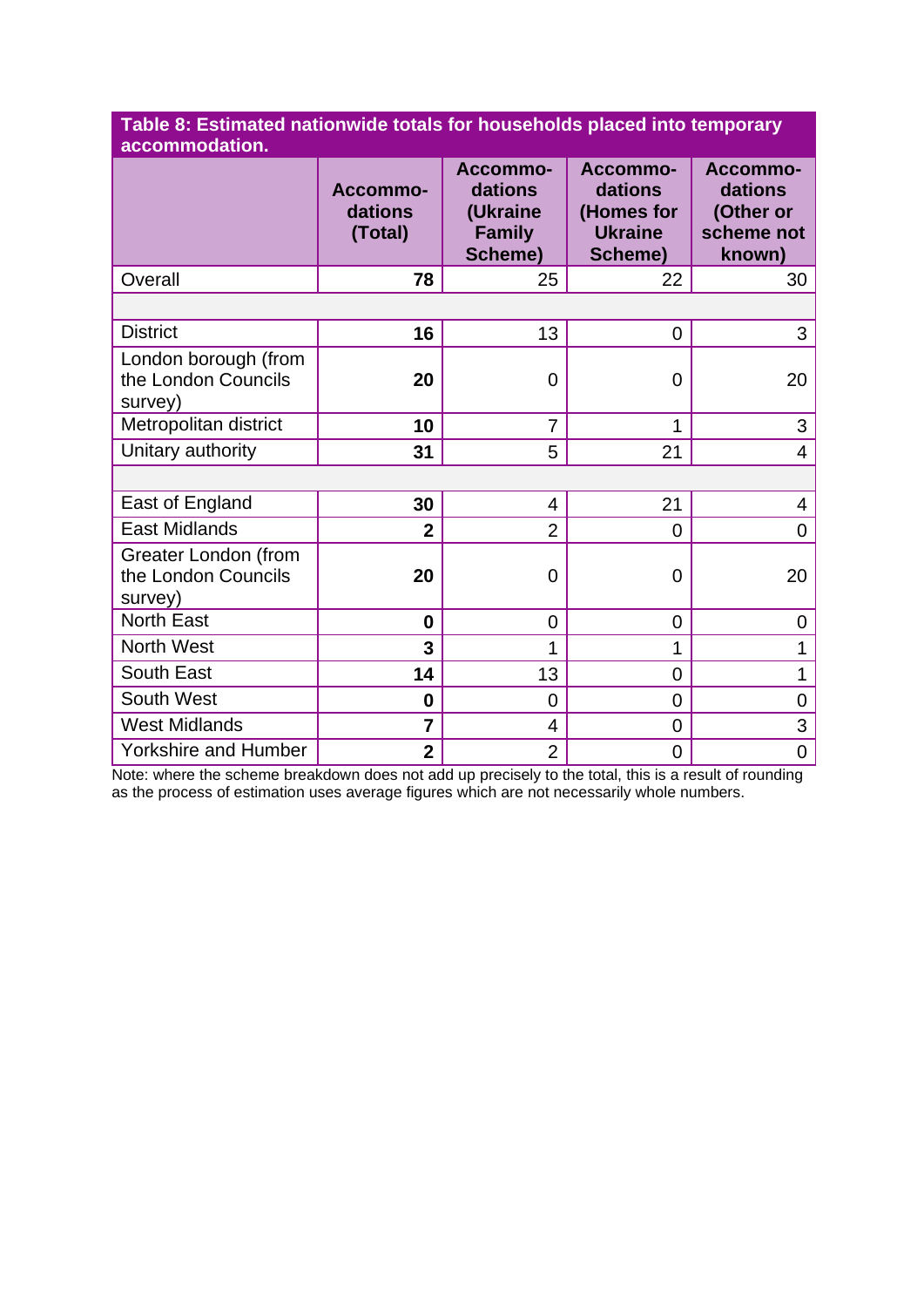## <span id="page-14-0"></span>Annex A: Questionnaire

Please amend the details we have on record if necessary.

If you are responsible for more than one authority, you should have received multiple links to this survey, one for each authority. Please complete each one individually; each link can only be completed once. If you have not received some of the links you require, please contact [James.Harman@local.gov.uk.](mailto:James.Harman@local.gov.uk?subject=LGA%20Ukrainian%20Arrivals%20Survey)

- Name (1) \_\_\_\_\_\_\_\_\_\_\_\_\_\_\_\_\_\_\_\_\_\_\_\_\_\_\_\_\_\_\_\_\_\_\_\_\_\_\_\_\_\_\_\_\_\_\_\_
- Authority (2) \_\_\_\_\_\_\_\_\_\_\_\_\_\_\_\_\_\_\_\_\_\_\_\_\_\_\_\_\_\_\_\_\_\_\_\_\_\_\_\_\_\_\_\_\_\_\_\_
- $\bigcirc$  Job title  $(3)$
- O Email address (4) \_\_\_\_\_\_\_\_\_\_\_\_\_\_\_\_\_\_\_\_\_\_\_\_\_\_\_\_\_\_\_\_\_\_\_\_\_\_\_\_\_\_\_\_\_\_\_\_

Please indicate below which, if any, of these figures you are able to provide. **Please note that zero is still a valid figure; please only leave a box unticked if you do not know the answer for your council.**

- ❑ Homelessness approaches (1)
- $\Box$  Homelessness applications taken (2)
- ❑ Households accommodated (3)

#### **Between 24 February 2022 and the present time, how many homelessness approaches has your council received from, or on behalf of, new arrivals from Ukraine?**

*This is the total number of approaches to your local authority by affected Ukrainian arrival households since 24th February.*

Please provide the number of approaches, broken down by scheme. This will automatically produce a total figure. Please count households rather than individual people.

If your council has not received any homelessness approaches from Ukrainian arrivals in this period, please leave the figures at '0' below.

Please provide numeric characters only.

The 'present time' refers to the time at which you are completing this survey, or the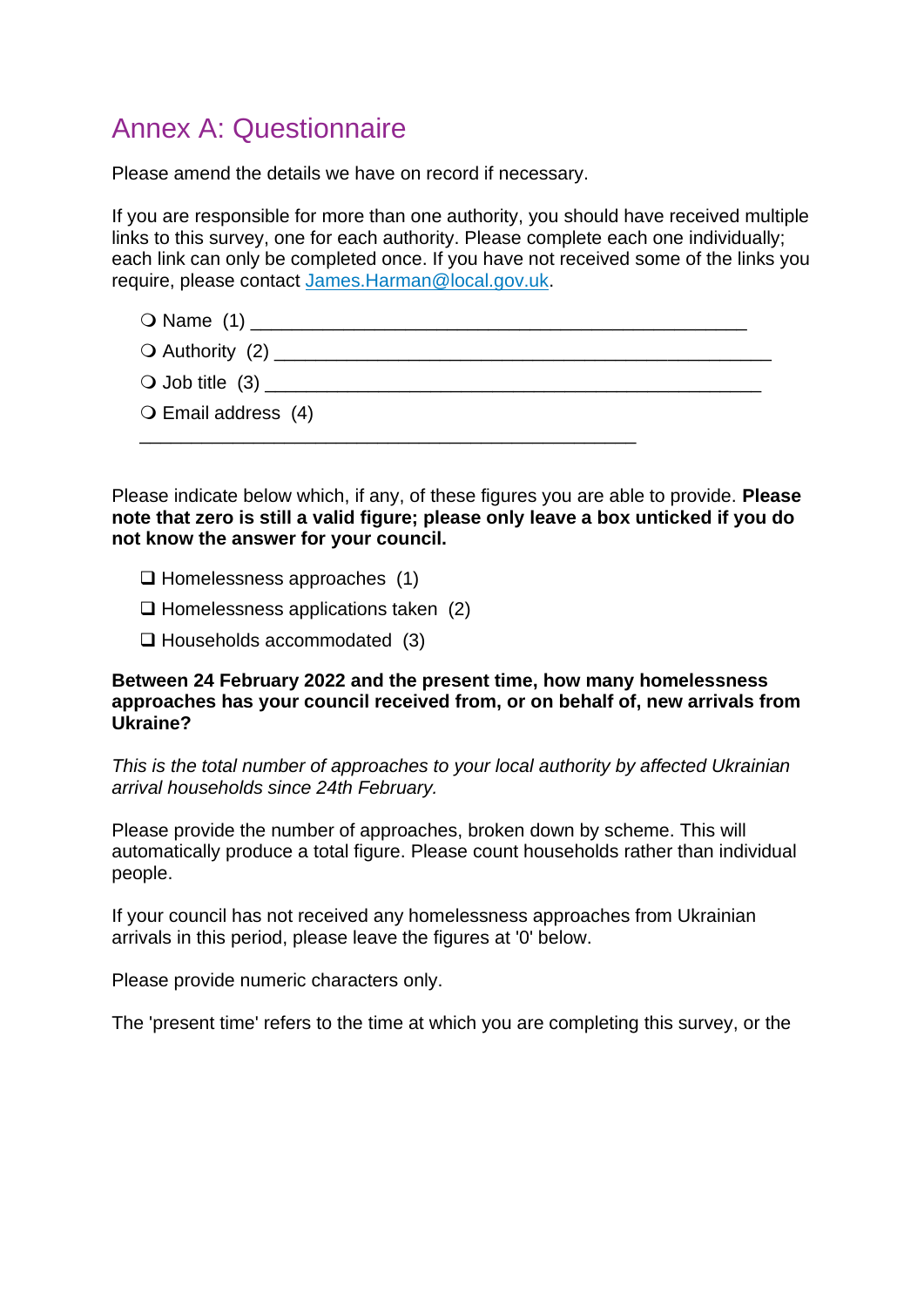time of the latest available intelligence before that point.

Ukraine Family Scheme : \_\_\_\_\_\_\_ (1) Homes for Ukraine Scheme : \_\_\_\_\_\_\_ (2) Other or scheme not known : \_\_\_\_\_\_\_ (3)

 $Total:$ 

#### **Between 24 February 2022 and the present time, how many homelessness applications has your council taken in relation to new arrivals from Ukraine?**

*Homelessness applications taken - this is the number of homelessness applications you have taken from those approaches you have received.*

Please provide the number of applications, broken down by scheme. This will automatically produce a total figure. Please count households rather than individual people.

If your council has not taken any homelessness applications from Ukrainian arrivals in this period, please leave the figures at '0' below.

Please provide numeric characters only.

The 'present time' refers to the time at which you are completing this survey, or the time of the latest available intelligence before that point.

Ukraine Family Scheme : \_\_\_\_\_\_\_ (1) Homes for Ukraine Scheme :  $(2)$ Other or scheme not known : \_\_\_\_\_\_\_ (3)

Total :

**Between 24 February 2022 and the present time, how many households has your council accommodated which consist completely or partially of new arrivals from Ukraine?**

*Households accommodated - this is the number of affected Ukrainian arrival households you have placed into temporary accommodation.*

Please provide the number of households accommodated, broken down by scheme. This will automatically produce a total figure. Please count households rather than individual people.

If your council has not accommodated any households of Ukrainian arrivals in this period, please leave the figures at '0' below.

Please provide numeric characters only.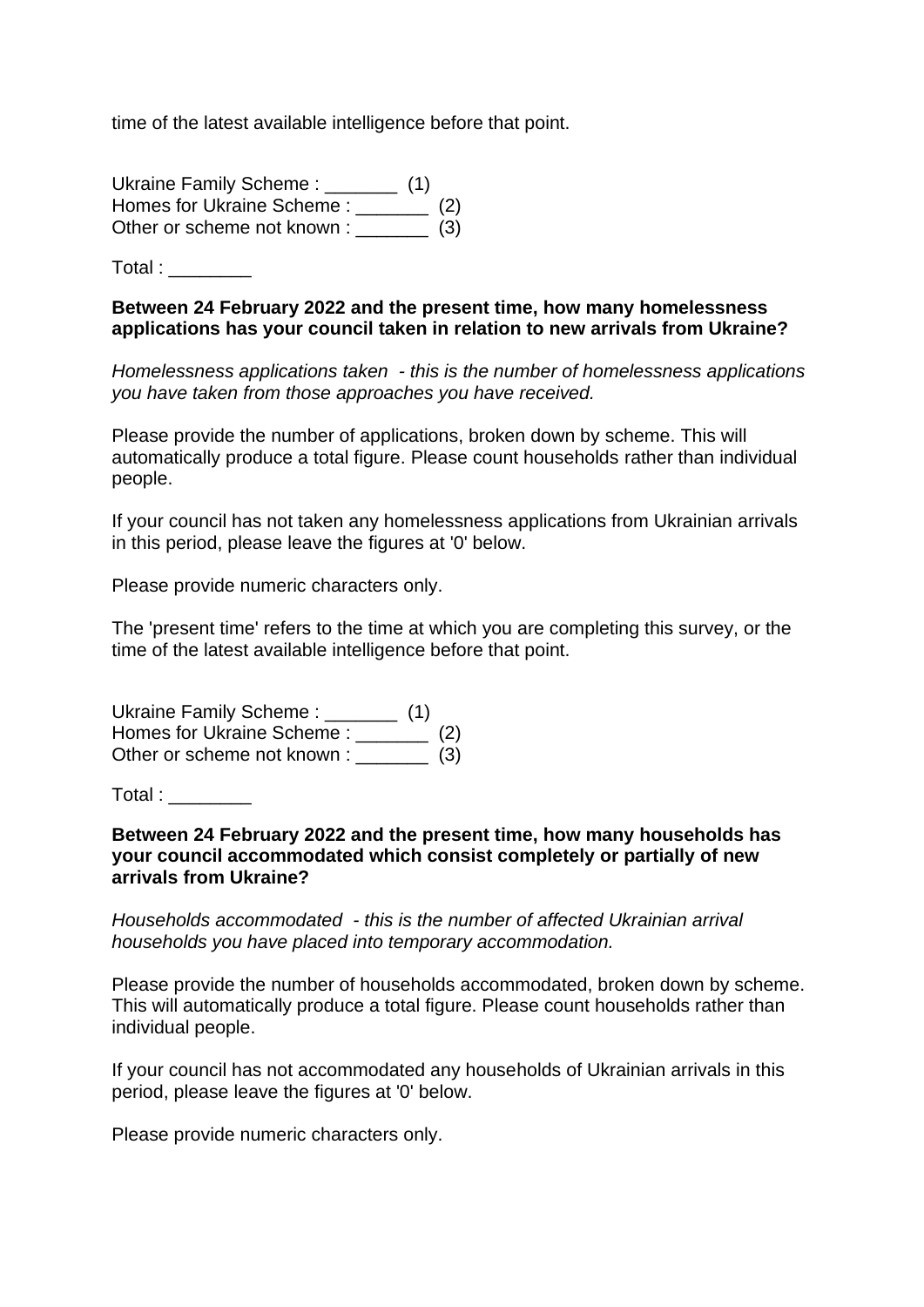The 'present time' refers to the time at which you are completing this survey, or the time of the latest available intelligence before that point.

Ukraine Family Scheme : \_\_\_\_\_\_\_ (1) Homes for Ukraine Scheme : \_\_\_\_\_\_\_\_ (2) Other or scheme not known : \_\_\_\_\_\_\_ (3)

Total : \_\_\_\_\_\_\_\_\_

Please provide any other comments on this topic below, including any anonymized examples of specific cases and any cost impact data.

\_\_\_\_\_\_\_\_\_\_\_\_\_\_\_\_\_\_\_\_\_\_\_\_\_\_\_\_\_\_\_\_\_\_\_\_\_\_\_\_\_\_\_\_\_\_\_\_\_\_\_\_\_\_\_\_\_\_\_\_\_\_\_\_

\_\_\_\_\_\_\_\_\_\_\_\_\_\_\_\_\_\_\_\_\_\_\_\_\_\_\_\_\_\_\_\_\_\_\_\_\_\_\_\_\_\_\_\_\_\_\_\_\_\_\_\_\_\_\_\_\_\_\_\_\_\_\_\_

\_\_\_\_\_\_\_\_\_\_\_\_\_\_\_\_\_\_\_\_\_\_\_\_\_\_\_\_\_\_\_\_\_\_\_\_\_\_\_\_\_\_\_\_\_\_\_\_\_\_\_\_\_\_\_\_\_\_\_\_\_\_\_\_

\_\_\_\_\_\_\_\_\_\_\_\_\_\_\_\_\_\_\_\_\_\_\_\_\_\_\_\_\_\_\_\_\_\_\_\_\_\_\_\_\_\_\_\_\_\_\_\_\_\_\_\_\_\_\_\_\_\_\_\_\_\_\_\_ \_\_\_\_\_\_\_\_\_\_\_\_\_\_\_\_\_\_\_\_\_\_\_\_\_\_\_\_\_\_\_\_\_\_\_\_\_\_\_\_\_\_\_\_\_\_\_\_\_\_\_\_\_\_\_\_\_\_\_\_\_\_\_\_

Please indicate below whether you are happy for your response to be shared with the Department for Levelling Up, Housing and Communities (DLUHC) and the Home Office.

Your response will only be shared for the purpose of this work. If you do not wish to give consent for your data to be shared, feel free to leave the box unticked.

❑ Yes, I am happy for my response to be shared with DLUHC and the Home Office (1)